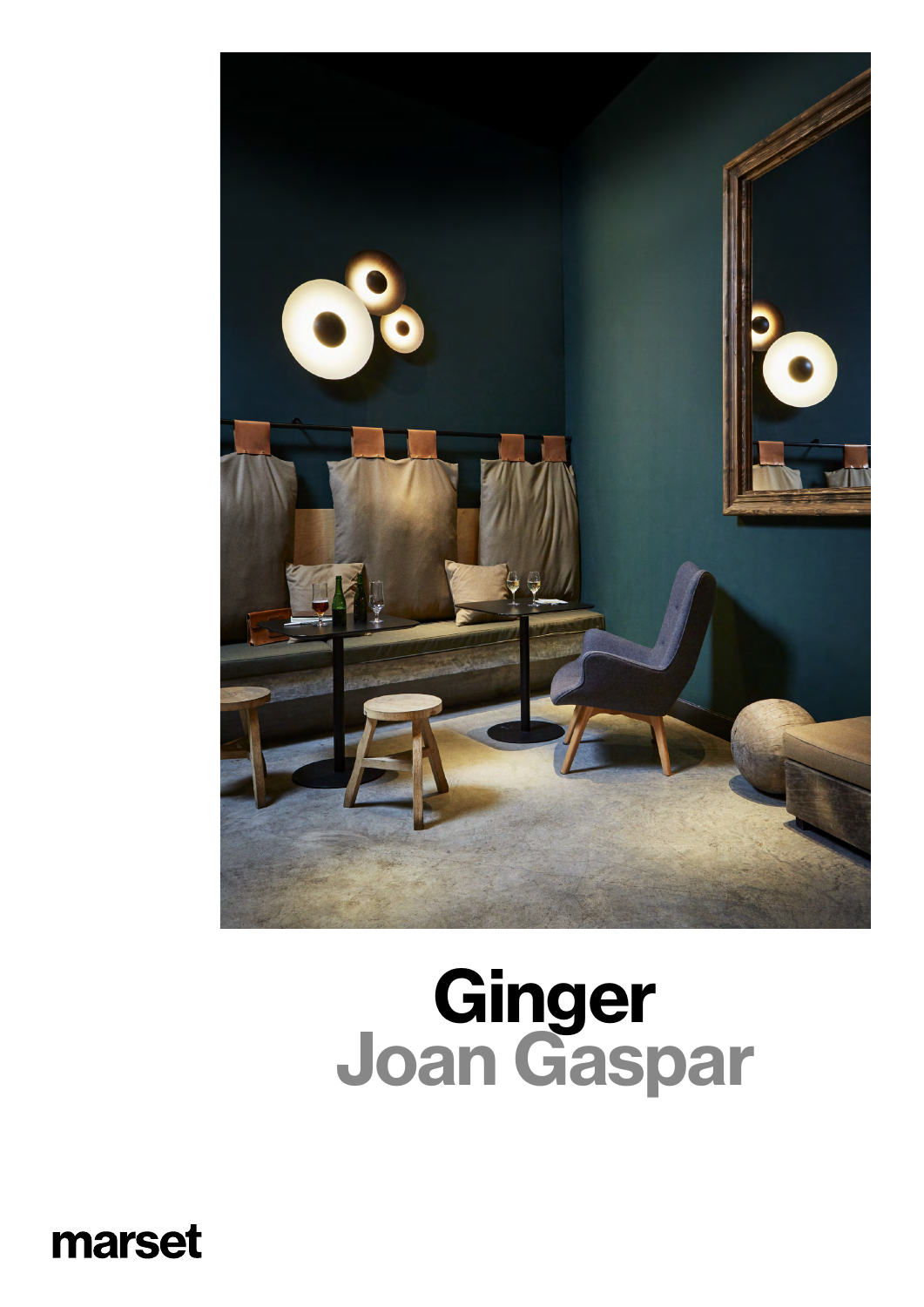marset



Ginger 60C

 $\overline{\phi}$ 60 cm  $\overline{16,4}$  cm

 $\overline{\omega$ 42 cm 12,8 cm

Ginger 42C

Ginger 32C

ø32 cm 9,3 cm

Accesory C2

55,2 cm 42 cm



Accesory C3



Wood is a great ally of cozy lighting. It is a material that is hard to mold, a challenge that the Ginger collection neatly resolves. The combination of sheets of wood and paper pressed together under high pressure achieves a laminate that appears almost entirely flat.

### Ginger 32C

LED SMD 7,8W 700mA 2700K 1066lm (included)

## Ginger 42C

LED SMD 15,4W 700mA 2700K 2130lm (included)

### Ginger 60C

LED SMD 20,8W 700mA 2700K 3023lm (included)

### Accesory C2

LED SMD 23,2W 700mA 2700K 3196lm (included)

### Accesory C3

LED SMD 44W 700mA 2700K 6219lm (included)

Download [Assembly Instructions](http://www.marset.com/wp-content/uploads/lamparas/sobremesa-es/ginger-sobremesa/Assembly-Instructions_Ginger-table.zip?utm_source=Download%20web%20marset&utm_medium=SPEC%20SHEET%20GINGER%20EU) Download [Photometric Data](http://www.marset.com/en/lamps/ginger-table/?utm_source=Download%20web%20marset&utm_medium=SPEC%20SHEET%20GINGER%20EU) [Download](http://www.marset.com/en/lamps/ginger-table/?utm_source=Download%20web%20marset&utm_medium=SPEC%20SHEET%20GINGER%20EU) 2D [Download](http://www.marset.com/en/lamps/ginger-table/?utm_source=Download%20web%20marset&utm_medium=SPEC%20SHEET%20GINGER%20EU) 3D Download [Energy label](http://www.marset.com/wp-content/uploads/lamparas/suspension-es/ginger-suspension/Energy-label_Ginger.pdf?utm_source=Download%20web%20marset&utm_medium=SPEC%20SHEET%20GINGER%20EU)

info@marset.com www.marset.com [Watch the video](https://www.youtube.com/watch?v=0_WO6088h_Y)

Pressed wood diffuser of 4mm in natural oak or wenge. Injected and lacquered black metal matte aluminium dissipater.

 Oak - Oak Wenge - Wenge Oak - White Wenge - White



\*Phase cut dimmer lea-ding and trailing edge (Triac)